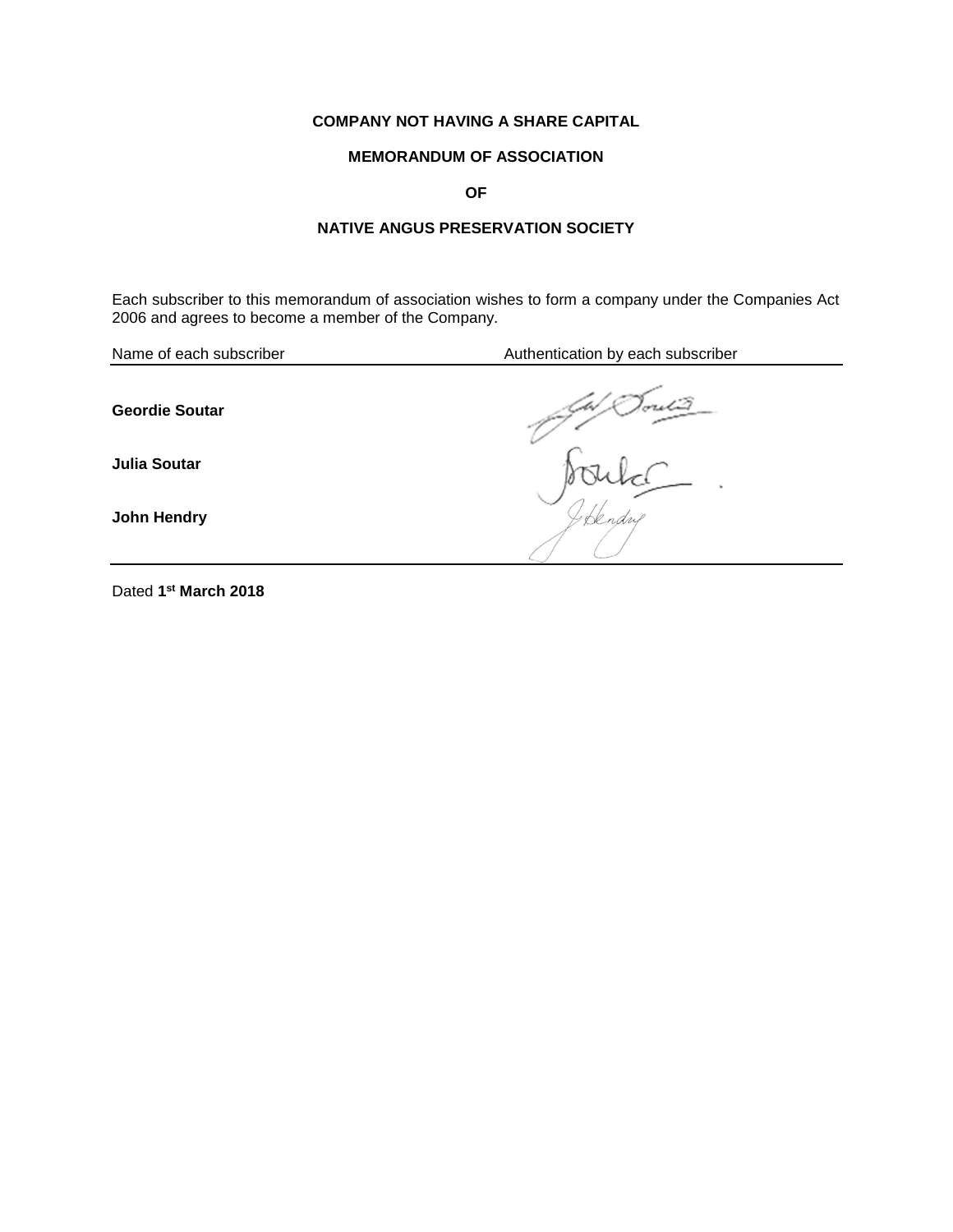#### **THE COMPANIES ACT 2006**

#### **COMPANY LIMITED BY GUARANTEE**

#### **ARTICLES OF ASSOCIATION**

#### **OF**

#### **NATIVE ANGUS PRESERVATION SOCIETY**

#### **1 Company name**

The company's name is **NATIVE ANGUS PRESERVATION SOCIETY** (and in this document it is called the "charity").

#### **2 Interpretation**

(1) The regulations contained in the Model Articles for Private Companies Limited by Guarantee set out in Schedule 2 of The Companies (Model Articles) Regulations 2008 (SI 3229/2008), shall not apply to the Company.  $(2)$ 

| In the articles:     |                                                                                                                                                                                                                         |
|----------------------|-------------------------------------------------------------------------------------------------------------------------------------------------------------------------------------------------------------------------|
| "address"            | means a postal address or, for the purposes of electronic<br>communication, a fax number, an e-mail or postal address<br>or a telephone number for receiving text messages in each<br>case registered with the charity; |
| "the articles"       | means the charity's articles of association;                                                                                                                                                                            |
| "the charity"        | means the company intended to be regulated by the<br>articles;                                                                                                                                                          |
| "clear days"         | in relation to the period of a notice means a period<br>excluding:                                                                                                                                                      |
|                      | the day when the notice is given or deemed to be<br>given; and                                                                                                                                                          |
|                      | the day for which it is given or on which it is to take<br>effect:                                                                                                                                                      |
| "the Commission"     | means the Charity Commission for England and Wales;                                                                                                                                                                     |
| "Companies Acts"     | means the Companies Acts (as defined in section 2 of the<br>Companies Act 2006) insofar as they apply to the charity;                                                                                                   |
| "the directors"      | means the directors of the charity. The directors are charity<br>trustees as defined by section 97 of the Charities Act 1993;                                                                                           |
| "documents"          | includes, unless otherwise specified, any document sent<br>or supplied in electronic form;                                                                                                                              |
| "electronic form"    | has the meaning given in section 1168 of the Companies<br>Act 2006;                                                                                                                                                     |
| "the memorandum"     | means the charity's memorandum of association;<br>"officers" includes the directors and the secretary (if any);                                                                                                         |
|                      | "the seal" means the common seal of the charity if it has one;                                                                                                                                                          |
| "secretary"          | means any person appointed to perform the duties of the<br>secretary of the charity;                                                                                                                                    |
| "the United Kingdom" | means Great Britain and Northern Ireland; and                                                                                                                                                                           |

words importing one gender shall include all genders, and the singular includes the plural and vice versa.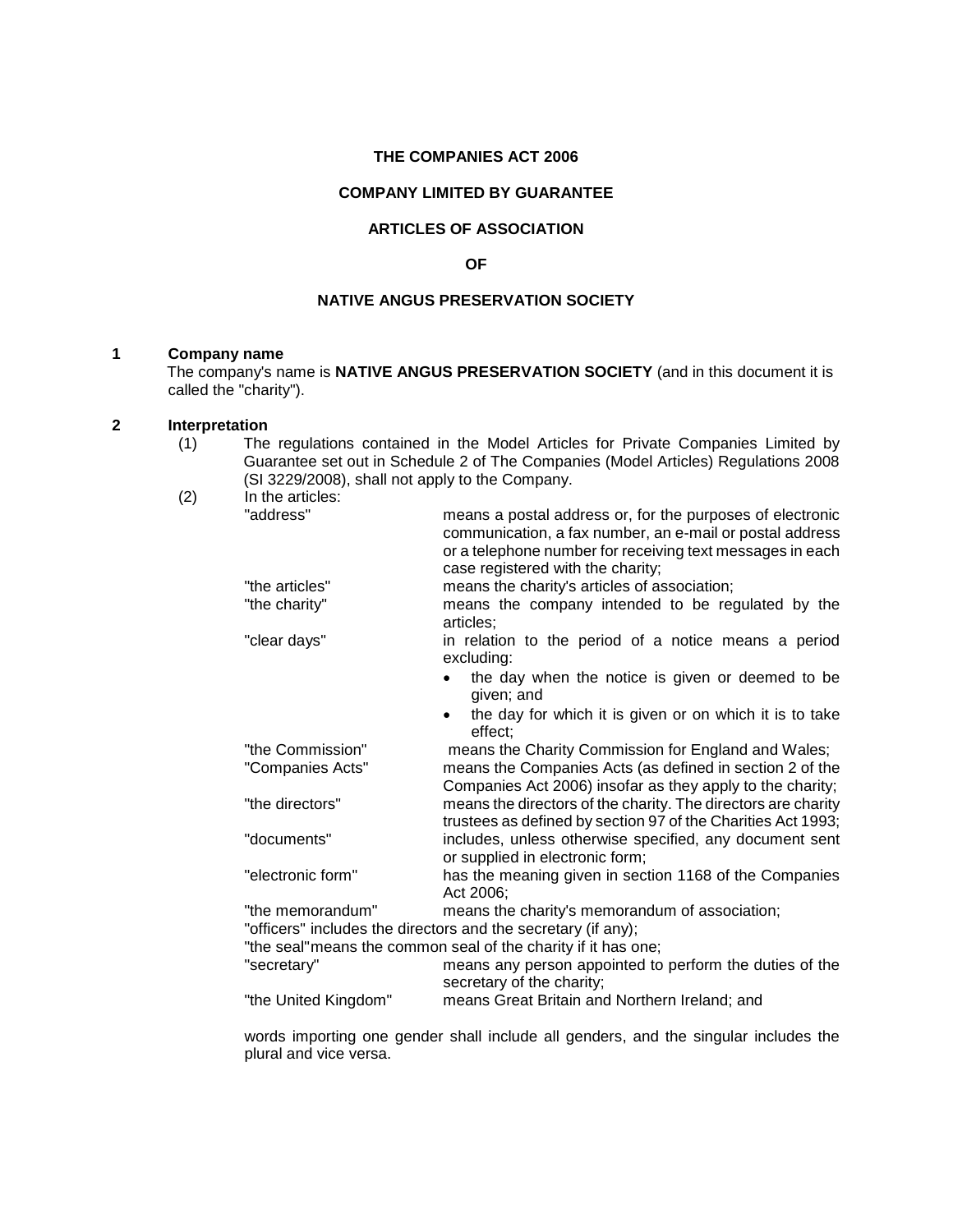Unless the context otherwise requires words or expressions contained in the articles have the same meaning as in the Companies Acts but excluding any statutory modification not in force when this constitution becomes binding on the charity.

Apart from the exception mentioned in the previous paragraph a reference to an Act of Parliament includes any statutory modification or re-enactment of it for the time being in force.

#### **3 Liability of members**

- (1) The liability of the members is limited.
- (2) Every member of the charity promises, if the charity is dissolved while he or she or it is a member or within twelve months after he or she or it ceases to be a member, to contribute such sum (not exceeding £10) as may be demanded of him or her or it towards the payment of the debts and liabilities of the charity incurred before he or she or it ceases to be a member, and of the costs charges and expenses of winding up and the adjustment of the rights of the contributories among themselves.

## **4 Objects**

(1) The charity's objects ("Objects") are specifically restricted to the following:

Securing the future of native Angus cattle by

- Promoting an understanding of the ancestry of native Angus cattle,
- Providing an understanding of benefits to cattle farming generally from the use of native Angus genetics,
- Providing a means of certification of genuine native Angus cattle,
- Encouraging the breeding and registration of native Angus cattle, and
- Preventing as far as possible any diminution of the breed which might result from misrepresentation of animals which are not genuine native Angus cattle.

## **5 Powers**

The charity has power to do anything which is calculated to further its Object(s) or is conducive or incidental to doing so. In particular, the charity has power:

- (1) to raise funds. In doing so, the charity must not undertake any substantial permanent trading activity and must comply with any relevant statutory regulations;
- (2) to buy, take on lease or in exchange, hire or otherwise acquire any property and to maintain and equip it for use;
- (3) to sell, lease or otherwise dispose of all hor any part of the property belonging to the charity. In exercising this power, the charity must comply as appropriate with sections 36 and 37 of the Charities Act 1993, as amended by the Charities Act 2006;
- (4) to borrow money and to charge the whole or any part of the property belonging to the charity as security for repayment of the money borrowed or as security for a grant or the discharge of an obligation. The charity must comply as appropriate with sections 38 and 39 of the Charities Act 1993, as amended by the Charities Act 2006, if it wishes to mortgage land;
- (5) to co-operate with other charities, voluntary bodies and statutory authorities and to exchange information and advice with them;
- (6) to establish or support any charitable trusts, associations or institutions formed for any of the charitable purposes included in the Objects;
- (7) to acquire, merge with or to enter into any partnership or joint venture arrangement with any other charity;
- (8) to set aside income as a reserve against future expenditure but only in accordance with a written policy about reserves;
- (9) to employ and remunerate such staff as are necessary for carrying out the work of the charity. The charity may employ or remunerate a director only to the extent it is permitted to do so by article 6 and provided it complies with the conditions in that article;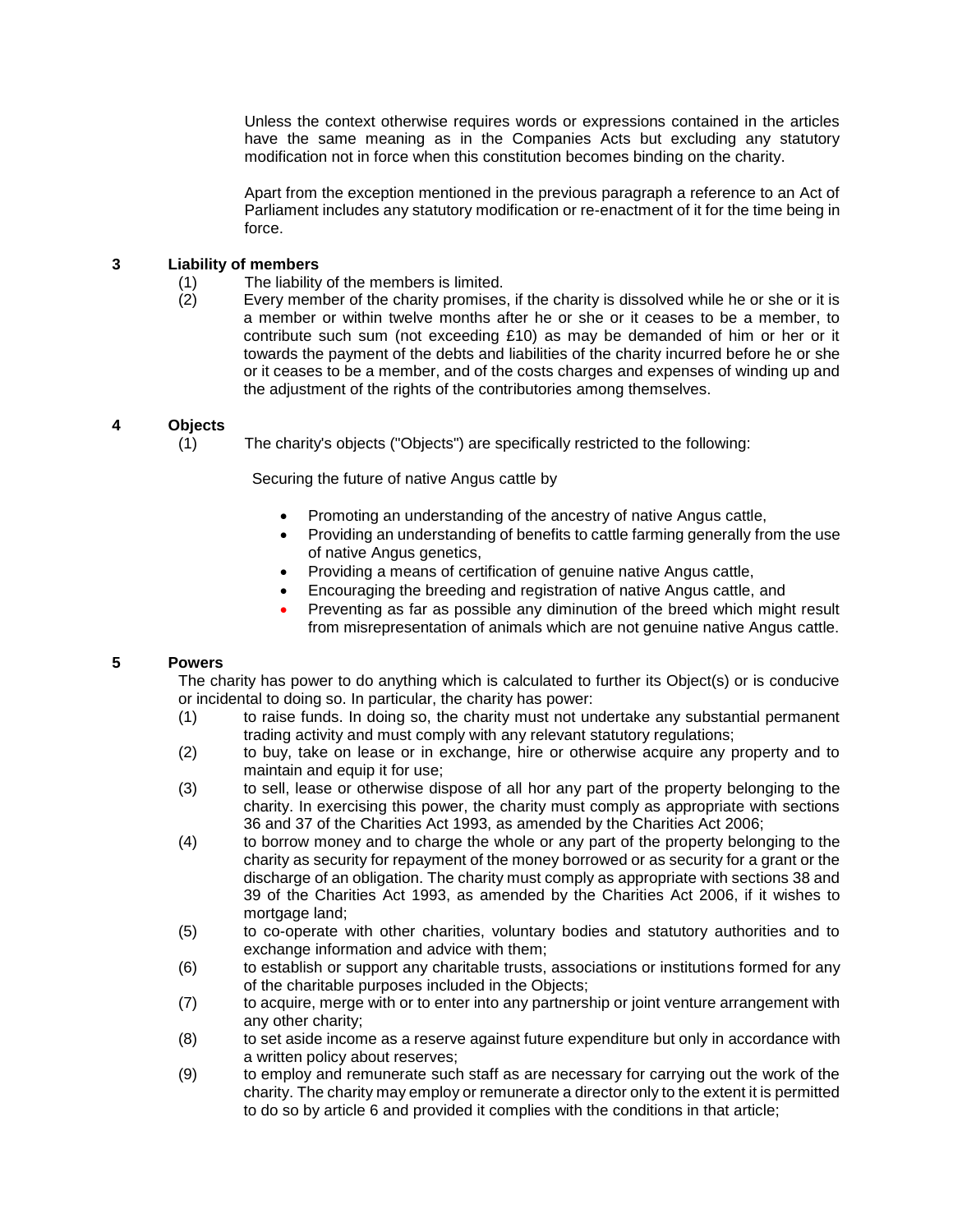- (10) to:
	- (a) deposit or invest funds;
	- (b) employ a professional fund-manager; and
	- (c) arrange for the investments or other property of the charity to be held in the name of a nominee;

in the same manner and subject to the same conditions as the trustees of a trust are permitted to do by the Trustee Act 2000;

- (11) to provide indemnity insurance for the directors in accordance with, and subject to the conditions in, section 73F of the Charities Act 1993;
- (12) to pay out of the funds of the charity the costs of forming and registering the charity both as a company and as a charity;

## **6 Application of income and property**

#### **Universal clauses**

- (1) The income and property of the charity shall be applied solely towards the promotion of the Objects.
- (2) (a) A director is entitled to be reimbursed from the property of the charity or may pay out of such property reasonable expenses properly incurred by him or her when acting on behalf of the charity.
	- (b) A director may benefit from trustee indemnity insurance cover purchased at the charity's expense in accordance with, and subject to the conditions in, section 73F of the Charities Act 1993.
	- (c) A director may receive an indemnity from the charity in the circumstances specified in article 56.
- (3) None of the income or property of the charity may be paid or transferred directly or indirectly by way of dividend bonus or otherwise by way of profit to any member of the charity. This does not prevent a member who is not also a director receiving:
	- (a) a benefit from the charity in the capacity of a beneficiary of the charity;
	- (b) reasonable and proper remuneration for any goods or services supplied to the charity.

## **Directors' benefits**

Provision of goods and services, employment, other remuneration/financial benefits directors/connected persons

- (4) (A) No director or connected person may:
	- (a) buy any goods or services from the charity on terms preferential to those applicable to members of the public;
		- (b) sell goods, services, or any interest in land to the charity;
		- (c) be employed by, or receive any remuneration from, the charity;

(d) receive any other financial benefit from the charity;

unless:

(i) the payment is permitted by article  $6(4)(B)(a)$ ; or

(ii) the directors obtain the prior written approval of the Commission and fully comply with any procedures it prescribes.

Scope and powers permitting directors/connected persons' benefits

- (B)
- (a) (i) A director or connected person may receive a benefit from the charity in the capacity of a beneficiary of the charity.
	- (ii) A director or connected person may enter into a contract for the supply of services, or of goods that are supplied in connection with the provision of services, to the charity where that is permitted in accordance with, and subject to the conditions in, section 73A to 73C of the Charities Act 1993.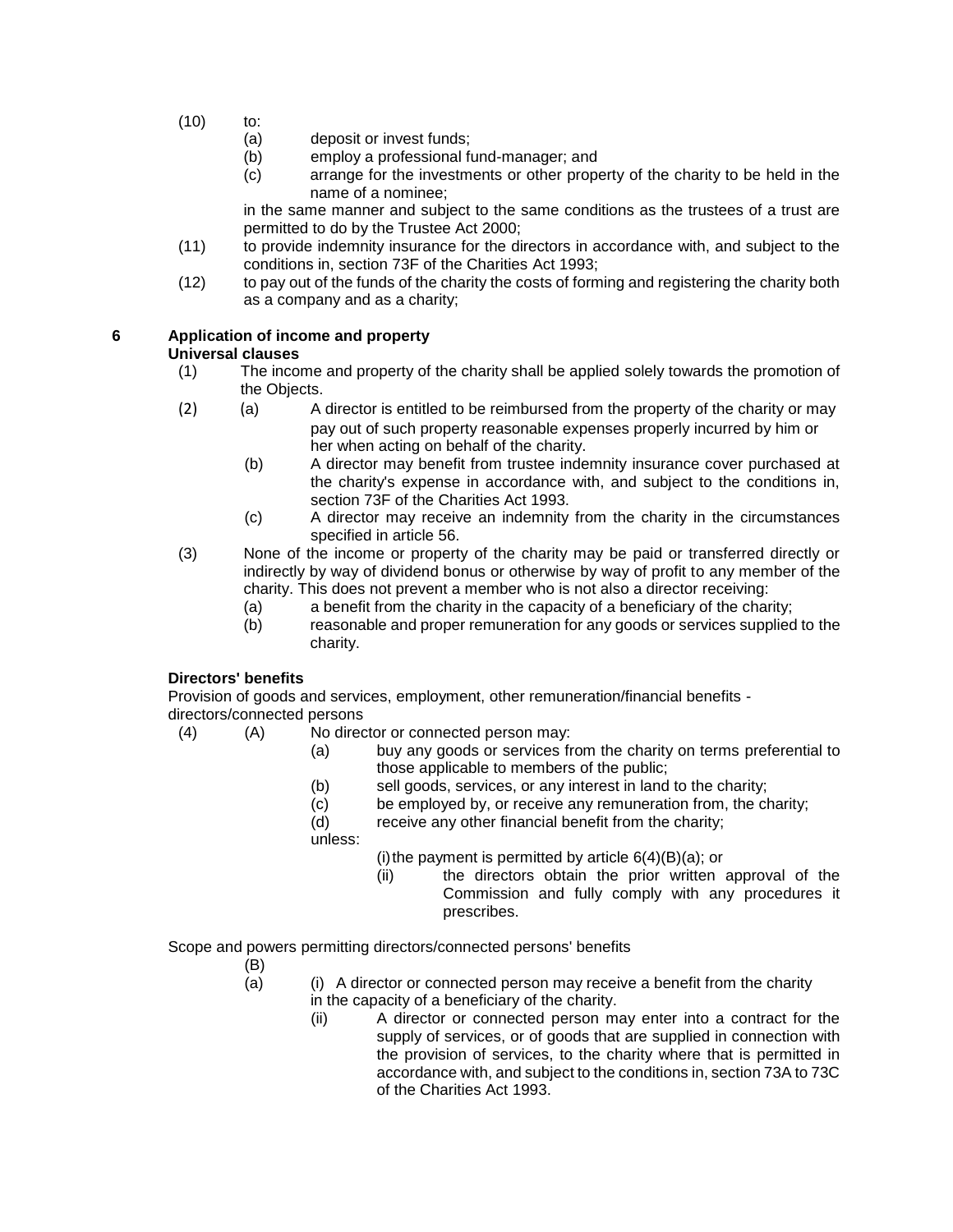- (iii) Subject to article 6(4)(C) a director or connected person may provide the charity with goods that are not supplied in connection with services provided to the charity by the director or connected person.
- (iv) A director or connected person may receive interest on money lent to the charity at a reasonable and proper rate which must be 2% (or more) per annum below the base rate of a clearing bank to be selected by the directors.
- (v) A director or connected person may receive rent for premises let by the director or connected person to the charity if the amount of the rent and the other terms of the lease are reasonable and proper and provided that the director concerned shall withdraw from any meeting at which such a proposal or the rent or other terms of the lease are under discussion.
- (vi) The directors may arrange for the purchase, out of the funds of the charity, of insurance designed to indemnify the directors in accordance with the terms of, and subject to the conditions in, section 73F of the Charities Act 1993.
- (vii) A director or connected person may take part in the normal trading and fundraising activities of the charity on the same terms as members of the public.

Payment for supply of goods only - controls

- (C) The charity and its directors may only rely upon the authority provided by article  $6(4)(B)(a)(iii)$  if each of the following conditions is satisfied:
- (a) The amount or maximum amount of the payment for the goods is set out in an agreement in writing between:
	- (i) the charity or its directors (as the case may be); and
	- (ii) the director or connected person supplying the goods ("the supplier") under which the supplier is to supply the goods in question to or on behalf of the charity.
- (b) The amount or maximum amount of the payment for the goods does not exceed what is reasonable in the circumstances for the supply of the goods in question.
- (c) The other directors are satisfied that it is in the best interests of the charity to contract with the supplier rather than with someone who is not a director or connected person. In reaching that decision the directors must balance the advantage of contracting with a director or connected person against the disadvantages of doing so.
- (d) The supplier is absent from the part of any meeting at which there is discussion of the proposal to enter into a contract or arrangement with him or her or it with regard to the supply of goods to the charity.
- (e) The supplier does not vote on any such matter and is not to be counted when calculating whether a quorum of directors is present at the meeting.
- (f) The reason for their decision is recorded by the directors in the minute book.
- (g) A majority of the directors then in office are not in receipt of remuneration or payments authorised by article 6(4)(A).]
- $(5)$  In sub-clauses  $(2)-(4)$  of this article 6:
	- (a) "charity" shall include any company in which the charity:
		- holds more than 50% of the shares; or
		- controls more than 50% of the voting rights attached to the shares; or
		- has the right to appoint one or more directors to the board of the company;
	- (b) in sub-clause (4) of this article 6, sub-clause (2) of article 45 and sub-clause (2) of article 46 "connected person" means:
		- (i) a child, parent, grandchild, grandparent, brother or sister of the director;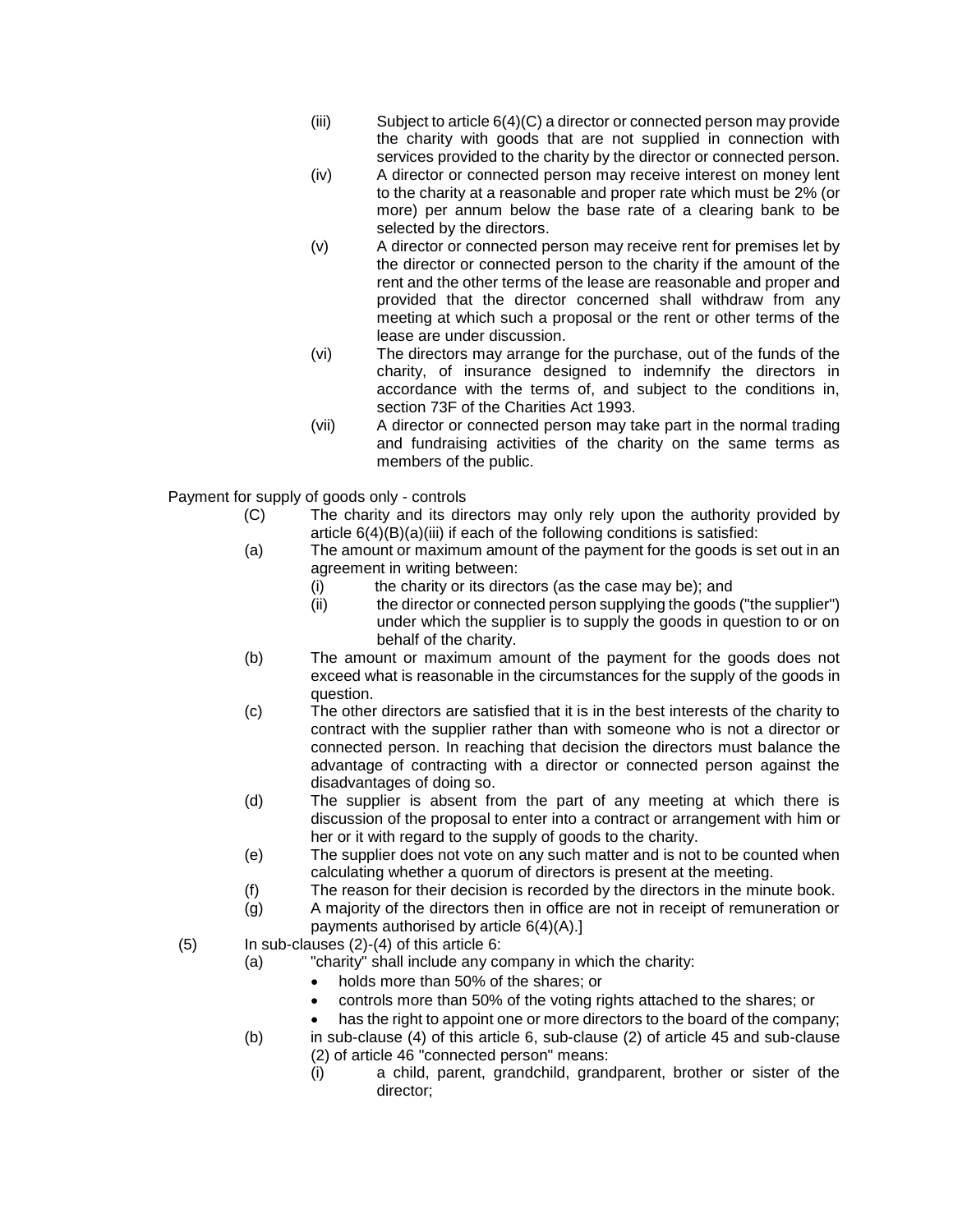- (ii) the spouse or civil partner of the director or of any person falling within paragraph (i) above:
- (iii) a person carrying on business in partnership with the director or with any person falling within paragraph (i) or (ii) above;
- (iv) an institution which is controlled:
	- (I) by the director or any connected person falling within paragraph (i), (ii), or (iii) above; or
	- (II) by two or more persons falling within sub- paragraph (I), when taken together
- (v) a body corporate in which:
	- (I) the director or any connected person falling within paragraphs (i) to (iii) has a substantial interest; or
	- (II) two or more persons falling within sub- paragraph (I) who, when taken together, have a substantial interest.
- (c) Paragraphs 2 to 4 of Schedule 5 to the Charities Act 1993 apply for the purposes of interpreting the terms used in this sub-clause.

## **7 Members**

- (1) The subscribers to the memorandum are the first members of the charity.
- (2) Membership is open to other individuals or organisations who:
	- (a) apply to the charity in the form required by the directors; and
		- (b) are approved by the directors.
- (3) (a) The directors may only refuse an application for membership if, acting reasonably and properly, they consider it to be in the best interests of the charity to refuse the application.
	- (b) The directors must inform the applicant in writing of the reasons for the refusal within twenty-one days of the decision.
	- (c) The directors must consider any written representations the applicant may make about the decision. The directors' decision following any written representations must be notified to the applicant in writing but shall be final.
- (4) Membership is not transferable.
- (5) The directors must keep a register of names and addresses of the members.

# **8 Classes of membership**

- (1) The directors may establish classes of membership with different rights and obligations and shall record the rights and obligations in the register of members.
- (2) The directors may not directly or indirectly alter the rights or obligations attached to a class of membership.
- (3) The rights attached to a class of membership may only be varied if:
	- (a) three-quarters of the members of that class consent in writing to the variation; or
	- (b) a special resolution is passed at a separate general meeting of the members of that class agreeing to the variation.
- (4) The provisions in the articles about general meetings shall apply to any meeting relating to the variation of the rights of any class of members.

# **9 Termination of membership**

Membership is terminated if:

- (1) the member dies or, if it is an organisation, ceases to exist;
- (2) the member resigns by written notice to the charity unless, after the resignation, there would be less than two members;
- (3) any sum due from the member to the charity is not paid in full within six months of it falling due;
- (4) the member is removed from membership by a resolution of the directors that it is in the best interests of the charity that his or her or its membership is terminated. A resolution to remove a member from membership may only be passed if: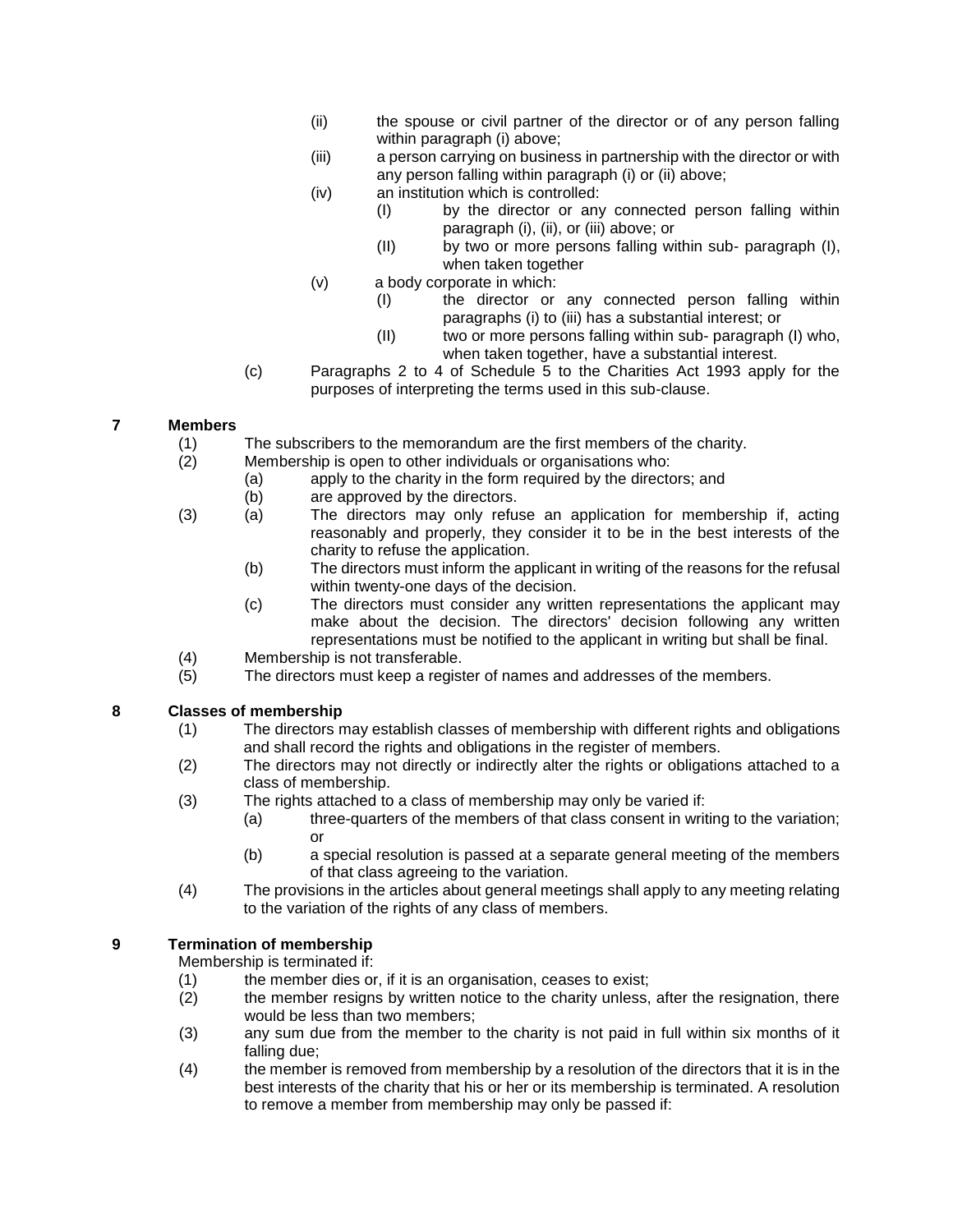- (a) the member has been given at least twenty-one days' notice in writing of the meeting of the directors at which the resolution will be proposed and the reasons why it is to be proposed;
- (b) the member or, at the option of the member, the member's representative (who need not be a member of the charity) has been allowed to make representations to the meeting.

# **10 General meetings**

- (1) The charity must hold its first annual general meeting within eighteen months after the date of its incorporation.
- (2) An annual general meeting must be held in each subsequent year and not more than fifteen months may elapse between successive annual general meetings.
- 11 The directors may call a general meeting at any time.

# **12 Notice of general meetings**

- (1) The minimum periods of notice required to hold a general meeting of the charity are:
	- (a) twenty-one clear days for an annual general meeting or a general meeting called for the passing of a special resolution;
	- (b) fourteen clear days for all other general meetings.
- (2) A general meeting may be called by shorter notice if it is so agreed by a majority in number of members having a right to attend and vote at the meeting, being a majority who together hold not less than 90 percent of the total voting rights.
- (3) The notice must specify the date time and place of the meeting and the general nature of the business to be transacted. If the meeting is to be an annual general meeting, the notice must say so. The notice must also contain a statement setting out the right of members to appoint a proxy under section 324 of the Companies Act 2006 and article 19.
- (4) The notice must be given to all the members and to the directors and auditors.
- 13 The proceedings at a meeting shall not be invalidated because a person who was entitled to receive notice of the meeting did not receive it because of an accidental omission by the charity.

## **14 Proceedings at general meetings**

- (1) No business shall be transacted at any general meeting unless a quorum is present.
- A quorum is:
	- (a) three members present in person or by proxy and entitled to vote upon the business to be conducted at the meeting; or
	- (b) one tenth of the total membership at the time whichever is the greater.
- (3) The authorised representative of a member organisation shall be counted in the quorum.
- 15 (1) If:
	- (a) a quorum is not present within half an hour from the time appointed for the meeting; or
	- (b) during a meeting a quorum ceases to be present; the meeting shall be adjourned to such time and place as the directors shall determine.
	- (2) The directors must reconvene the meeting and must give at least seven clear days' notice of the reconvened meeting stating the date, time and place of the meeting.
	- (3) If no quorum is present at the reconvened meeting within fifteen minutes of the time specified for the start of the meeting the members present in person or by proxy at that time shall constitute the quorum for that meeting.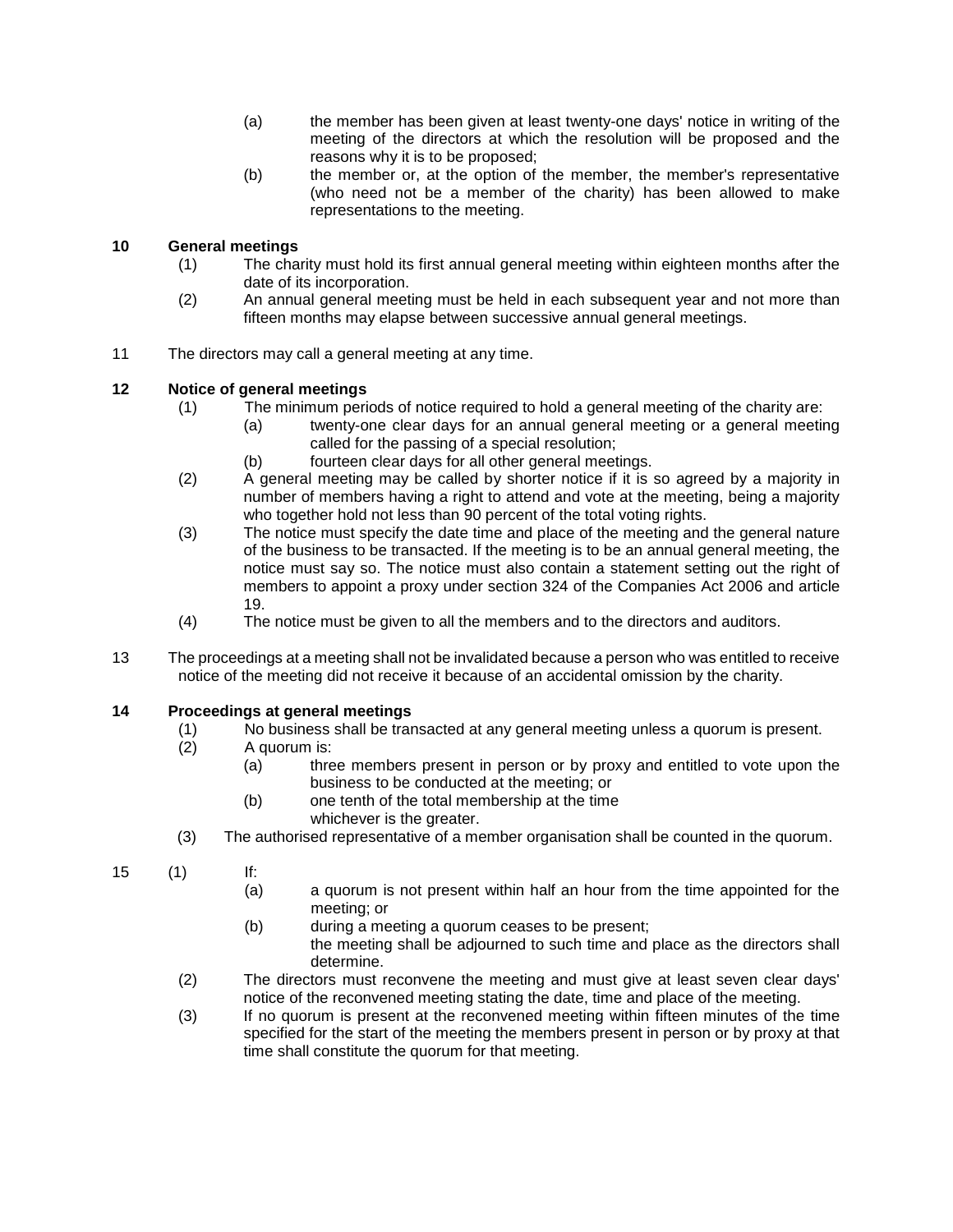- (1) General meetings shall be chaired by the person who has been appointed to chair meetings of the directors.
- (2) If there is no such person or he or she is not present within fifteen minutes of the time appointed for the meeting a director nominated by the directors shall chair the meeting.
- (3) If there is only one director present and willing to act, he or she shall chair the meeting.
- (4) If no director is present and willing to chair the meeting within fifteen minutes after the time appointed for holding it, the members present in person or by proxy and entitled to vote must choose one of their number to chair the meeting.

17

- (1) The members present in person or by proxy at a meeting may resolve by ordinary resolution that the meeting shall be adjourned.
- (2) The person who is chairing the meeting must decide the date, time and place at which the meeting is to be reconvened unless those details are specified in the resolution.
- (3) No business shall be conducted at a reconvened meeting unless it could properly have been conducted at the meeting had the adjournment not taken place.
- (4) If a meeting is adjourned by a resolution of the members for more than seven days, at least seven clear days' notice shall be given of the reconvened meeting stating the date, time and place of the meeting.

18

- (1) Any vote at a meeting shall be decided by a show of hands unless before, or on the declaration of the result of, the show of hands a poll is demanded:
	- (a) by the person chairing the meeting; or
	- (b) by at least two members present in person or by proxy and having the right to vote at the meeting; or
	- (c) by a member or members present in person or by proxy representing not less than one-tenth of the total voting rights of all the members having the right to vote at the meeting.
- (2) (a) The declaration by the person who is chairing the meeting of the result of a vote shall be conclusive unless a poll is demanded.
- (b) The result of the vote must be recorded in the minutes of the charity but the number or proportion of votes cast need not be recorded.
- (3)
- (a) A demand for a poll may be withdrawn, before the poll is taken, but only with the consent of the person who is chairing the meeting.
- (b) If the demand for a poll is withdrawn the demand shall not invalidate the result of a show of hands declared before the demand was made.
- (4)
- (a) A poll must be taken as the person who is chairing the meeting directs, who may appoint scrutineers (who need not be members) and who may fix a time and place for declaring the results of the poll.
- (b) The result of the poll shall be deemed to be the resolution of the meeting at which the poll is demanded.
- (5)
- (a) A poll demanded on the election of a person to chair a meeting or on a question of adjournment must be taken immediately.
- (b) A poll demanded on any other question must be taken either immediately or at such time and place as the person who is chairing the meeting directs.
- (c) The poll must be taken within thirty days after it has been demanded.
- (d) If the poll is not taken immediately at least seven clear days' notice shall be given specifying the time and place at which the poll is to be taken.
- (e) If a poll is demanded the meeting may continue to deal with any other business that may be conducted at the meeting.

16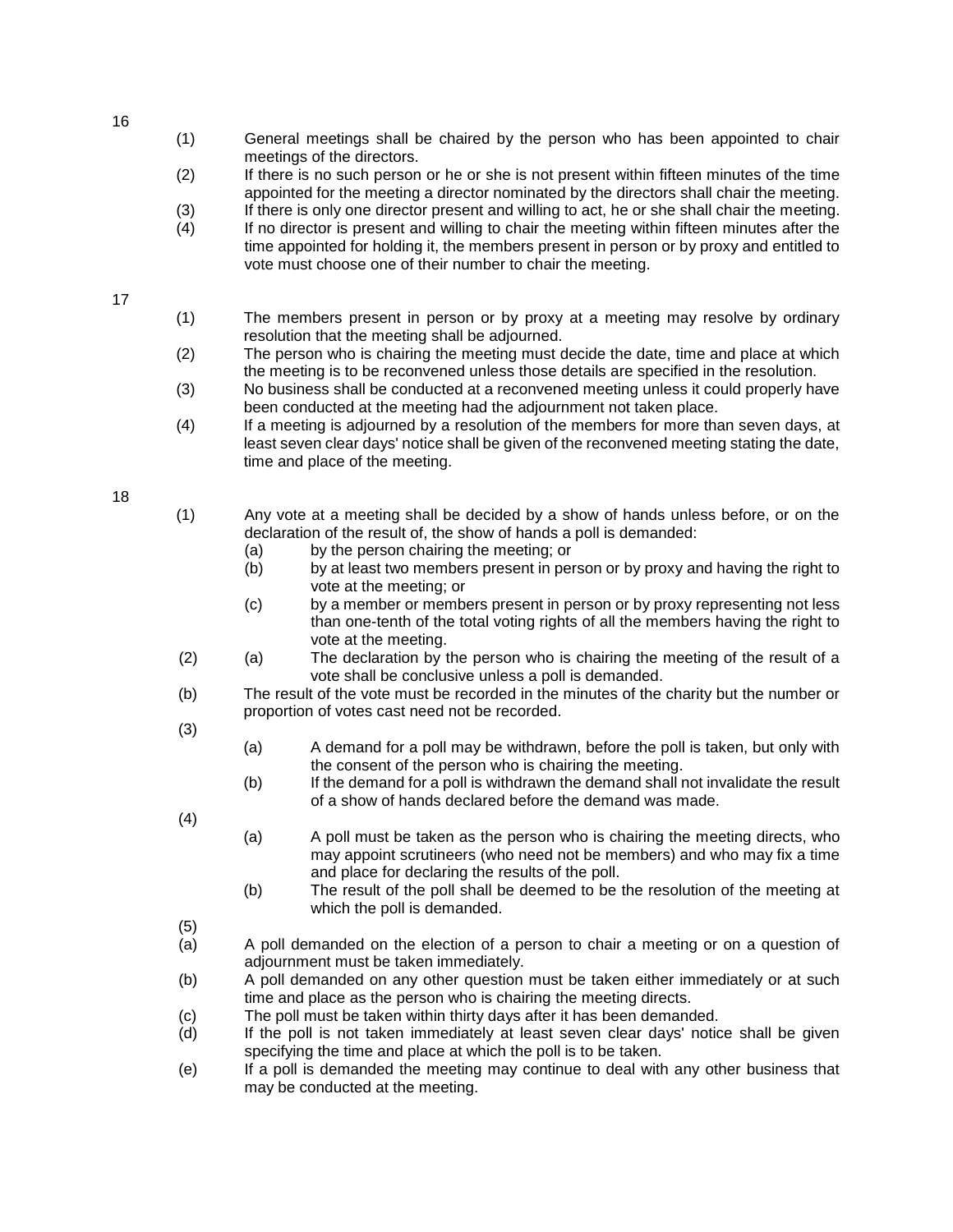## **19 Content of proxy notices**

- (1) Proxies may only validly be appointed by a notice in writing (a "proxy notice") which:
	- (a) states the name and address of the member appointing the proxy;
	- (b) identifies the person appointed to be that member's proxy and the general meeting in relation to which that person is appointed;
	- (c) is signed by or on behalf of the member appointing the proxy, or is authenticated in such manner as the directors may determine; and
	- (d) is delivered to the charity in accordance with the articles and any instructions contained in the notice of the general meeting to which they relate.
- (2) The charity may require proxy notices to be delivered in a particular form, and may specify different forms for different purposes.
- (3) Proxy notices may specify how the proxy appointed under them is to vote (or that the proxy is to abstain from voting) on one or more resolutions.
- (4) Unless a proxy notice indicates otherwise, it must be treated as:
	- (a) allowing the person appointed under it as a proxy discretion as to how to vote on any ancillary or procedural resolutions put to the meeting; and
		- (b) appointing that person as a proxy in relation to any adjournment of the general meeting to which it relates as well as the meeting itself.

# **19A Delivery of proxy notices**

- (1) A person who is entitled to attend, speak or vote (either on a show of hands or on a poll) at a general meeting remains so entitled in respect of that meeting or any adjournment of it, even though a valid proxy notice has been delivered to the charity by or on behalf of that person.
- (2) An appointment under a proxy notice may be revoked by delivering to the charity a notice in writing given by or on behalf of the person by whom or on whose behalf the proxy notice was given.
- (3) A notice revoking a proxy appointment only takes effect if it is delivered before the start of the meeting or adjourned meeting to which it relates.
- (4) If a proxy notice is not executed by the person appointing the proxy, it must be accompanied by written evidence of the authority of the person who executed it to execute it on the appointor's behalf.

## **20 Written resolutions**

- (1) A resolution in writing agreed by a simple majority (or in the case of a special resolution by a majority of not less than 75%) of the members who would have been entitled to vote upon it had it been proposed at a general meeting shall be effective provided that:
	- (a) a copy of the proposed resolution has been sent to every eligible member;
	- (b) a simple majority (or in the case of a special resolution a majority of not less than 75%) of members has signified its agreement to the resolution; and
	- (c) it is contained in an authenticated document which has been received at the registered office within the period of 28 days beginning with the circulation date.
- (2) A resolution in writing may comprise several copies to which one or more members have signified their agreement.
- (3) In the case of a member that is an organisation, its authorised representative may signify its agreement.

## **21 Votes of members**

Subject to article 8, every member, whether an individual or an organisation, shall have one vote.

22 Any objection to the qualification of any voter must be raised at the meeting at which the vote is tendered and the decision of the person who is chairing the meeting shall be final.

23

(1) Any organisation that is a member of the charity may nominate any person to act as its representative at any meeting of the charity.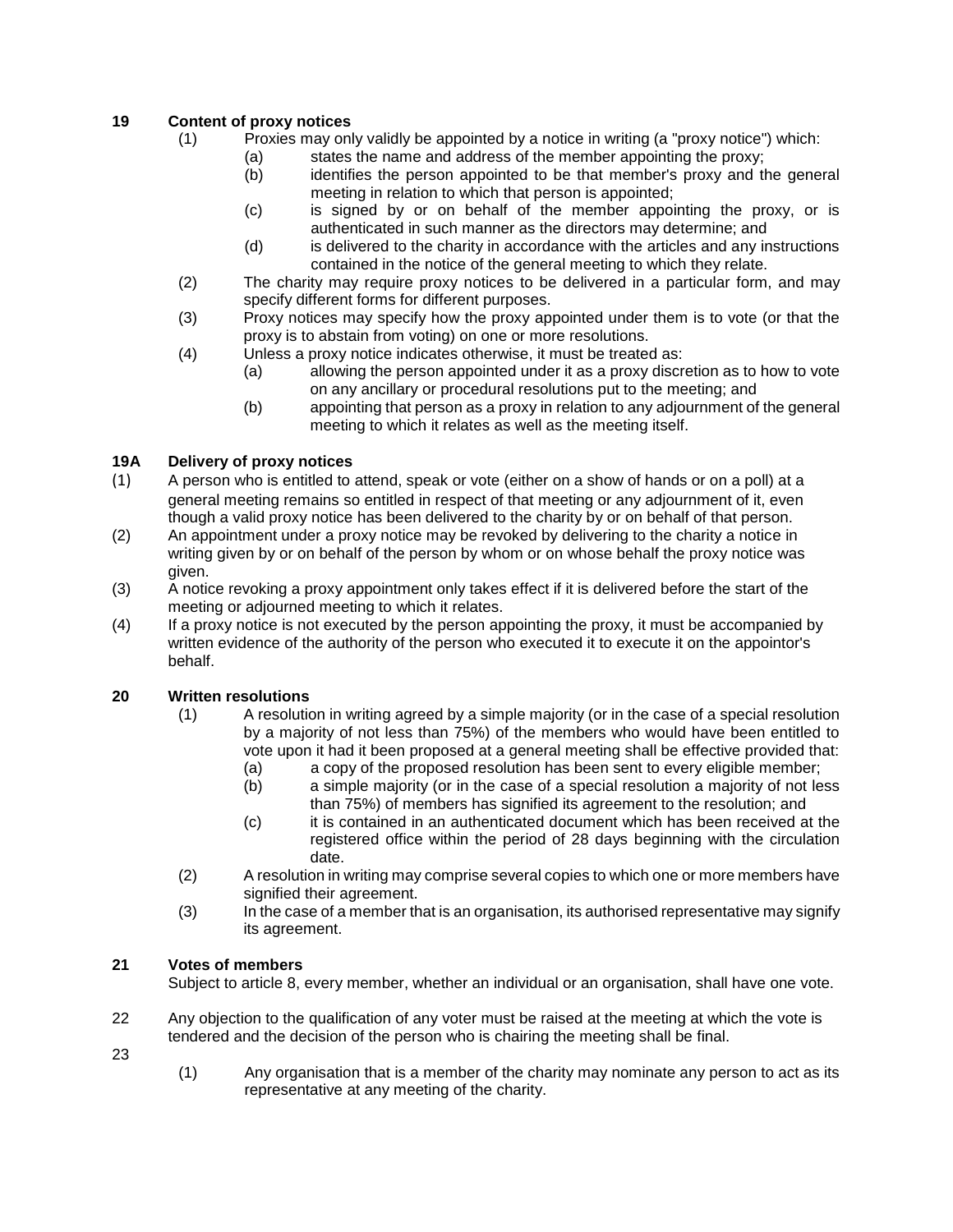- (2) The organisation must give written notice to the charity of the name of its representative. The representative shall not be entitled to represent the organisation at any meeting unless the notice has been received by the charity. The representative may continue to represent the organisation until written notice to the contrary is received by the charity.
- (3) Any notice given to the charity will be conclusive evidence that the representative is entitled to represent the organisation or that his or her authority has been revoked. The charity shall not be required to consider whether the representative has been properly appointed by the organisation.

## **24 Directors**

- (1) A director must be a natural person aged 16 years or older.<br>(2) O one may be appointed a director if he or she would be dis
- No one may be appointed a director if he or she would be disqualified from acting under the provisions of article 36.
- 25 The number of directors shall be not less than three but (unless otherwise determined by ordinary resolution) shall not be subject to any maximum.
- 26 The first directors shall be those persons notified to Companies House as the first directors of the charity.
- 27 A director may not appoint an alternate director or anyone to act on his or her behalf at meetings of the directors.

## **28 Powers of directors**

- (1) The directors shall manage the business of the charity and may exercise all the powers of the charity unless they are subject to any restrictions imposed by the Companies Acts, the articles or any special resolution.
- (2) No alteration of the articles or any special resolution shall have retrospective effect to invalidate any prior act of the directors.
- (3) Any meeting of directors at which a quorum is present at the time the relevant decision is made may exercise all the powers exercisable by the directors.

## **29 Retirement of directors**

At the first annual general meeting all the directors must retire from office unless by the close of the meeting the members have failed to elect sufficient directors to hold a quorate meeting of the directors. At each subsequent annual general meeting one-third of the directors or, if their number is not three or a multiple of three, the number nearest to one-third, must retire from office. If there is only one director he or she must retire.

## 30

- (1) The directors to retire by rotation shall be those who have been longest in office since their last appointment. If any directors became or were appointed directors on the same day those to retire shall (unless they otherwise agree among themselves) be determined by lot.
- (2) If a director is required to retire at an annual general meeting by a provision of the articles the retirement shall take effect upon the conclusion of the meeting.

## **31 Appointment of directors**

The charity may by ordinary resolution:

- (1) appoint a person who is willing to act to be a director; and (2) determine the rotation in which any additional directors are
- determine the rotation in which any additional directors are to retire.
- 32 No person other than a director retiring by rotation may be appointed a director at any general meeting unless:
	- (1) he or she is recommended for re-election by the directors; or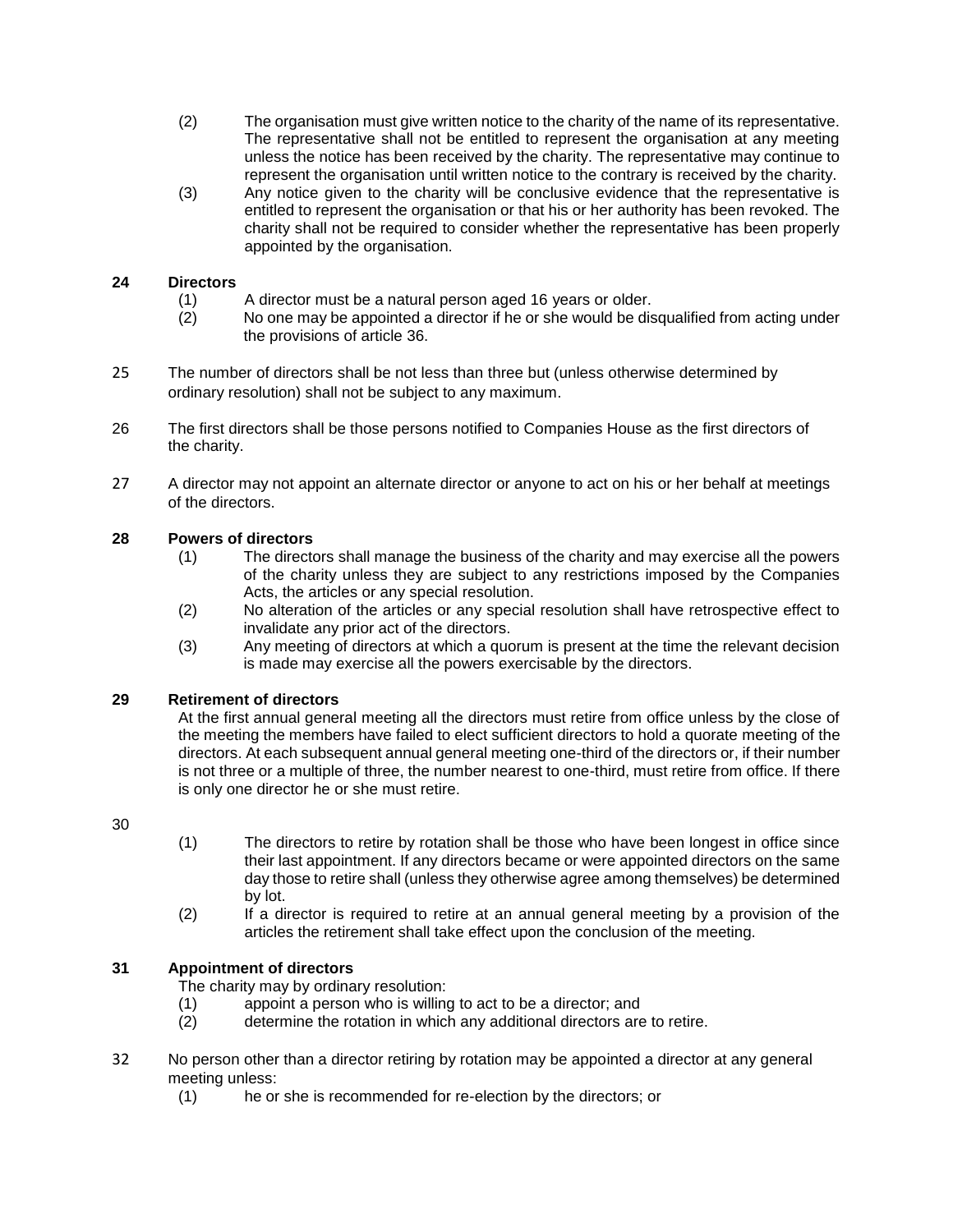- (2) not less than fourteen nor more than thirty-five clear days before the date of the meeting, the charity is given a notice that:
	- (a) is signed by a member entitled to vote at the meeting;
	- (b) states the member's intention to propose the appointment of a person as a director;
	- (c) contains the details that, if the person were to be appointed, the charity would have to file at Companies House; and
	- (d) is signed by the person who is to be proposed to show his or her willingness to be appointed.
- 33 All members who are entitled to receive notice of a general meeting must be given not less than seven nor more than twenty-eight clear days' notice of any resolution to be put to the meeting to appoint a director other than a director who is to retire by rotation.
- 34
- (1) The directors may appoint a person who is willing to act to be a director.<br>(2) A director appointed by a resolution of the other directors must retire at the
- A director appointed by a resolution of the other directors must retire at the next annual general meeting and must not be taken into account in determining the directors who are to retire by rotation.
- 35 The appointment of a director, whether by the charity in general meeting or by the other directors, must not cause the number of directors to exceed any number fixed as the maximum number of directors.

## **36 Disqualification and removal of directors**

A director shall cease to hold office if he or she:

- (1) ceases to be a director by virtue of any provision in the Companies Acts or is prohibited by law from being a director;
- (2) is disqualified from acting as a trustee by virtue of section 72 of the Charities Act 1993 (or any statutory re-enactment or modification of that provision);
- (3) ceases to be a member of the charity;
- (4) becomes incapable by reason of mental disorder, illness or injury of managing and administering his or her own affairs;
- (5) resigns as a director by notice to the charity (but only if at least two directors will remain in office when the notice of resignation is to take effect);
- (6) is absent without the permission of the directors from all their meetings held within a period of six consecutive months and the directors resolve that his or her office be vacated; or,
- (7) being a director of the charity by virtue of his or her membership of or appointment to the board of a member of the charity which is a body corporate, ceases to be such a member or officer of such corporate member or that corporate member ceases to be a member of the charity.

## **37 Remuneration of directors**

The directors must not be paid any remuneration unless it is authorised by article 6.

## **38 Proceedings of directors**

- (1) The directors may regulate their proceedings as they think fit, subject to the provisions of the articles.
- (2) Any director may call a meeting of the directors.
- (3) The secretary (if any) must call a meeting of the directors if requested to do so by a director.
- (4) Questions arising at a meeting shall be decided by a majority of votes.
- (5) In the case of an equality of votes, the person who is chairing the meeting shall have a second or casting vote.
- (6) A meeting may be held by suitable electronic means agreed by the directors in which each participant may communicate with all the other participants.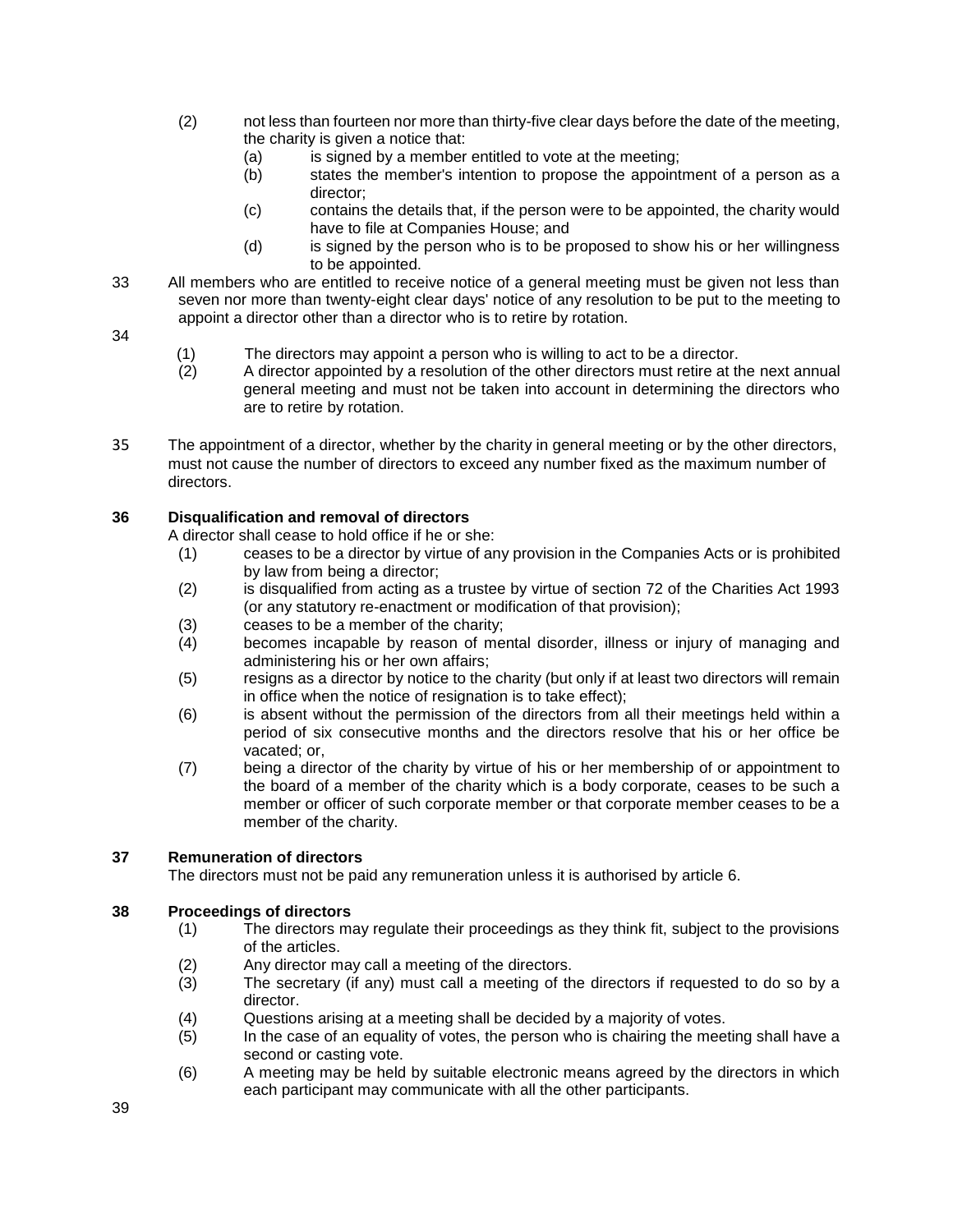- (1) No decision may be made by a meeting of the directors unless a quorum is present at the time the decision is purported to be made. 'Present' includes being present by suitable electronic means agreed by the directors in which a participant or participants may communicate with all the other participants.
- (2) The quorum shall be two or the number nearest to one-third of the total number of directors, whichever is the greater, or such larger number as may be decided from time to time by the directors.
- (3) A director shall not be counted in the quorum present when any decision is made about a matter upon which that director is not entitled to vote.
- 40 If the number of directors is less than the number fixed as the quorum, the continuing directors or director may act only for the purpose of filling vacancies or of calling a general meeting.
- 41 (1) The directors shall appoint a director to chair their meetings and may at any time revoke such appointment.
	- (2) If no-one has been appointed to chair meetings of the directors or if the person appointed is unwilling to preside or is not present within ten minutes after the time appointed for the meeting, the directors present may appoint one of their number to chair that meeting.
	- (3) The person appointed to chair meetings of the directors shall have no functions or powers except those conferred by the articles or delegated to him or her by the directors.
- 42 (1) A resolution in writing or in electronic form agreed by a simple majority of all the directors entitled to receive notice of a meeting of directors or of a committee of directors and to vote upon the resolution shall be as valid and effectual as if it had been passed at a meeting of the directors or (as the case may be) a committee of directors duly convened and held provided that:
	- (a) a copy of the resolution is sent or submitted to all the directors eligible to vote; and
	- (b) a simple majority of directors has signified its agreement to the resolution in an authenticated document or documents which are received at the registered office within the period of 28 days beginning with the circulation date.
	- (2) The resolution in writing may comprise several documents containing the text of the resolution in like form to each of which one or more directors has signified their agreement.

## **43 Delegation**

- (1) The directors may delegate any of their powers or functions to a committee of two or more directors but the terms of any delegation must be recorded in the minute book.
- (2) The directors may impose conditions when delegating, including the conditions that: (a) the relevant powers are to be exercised exclusively by the committee to whom
	- they delegate;
	- (b) no expenditure may be incurred on behalf of the charity except in accordance with a budget previously agreed with the directors.
- (3) The directors may revoke or alter a delegation.<br>(4) All acts and proceedings of any committees mu
- All acts and proceedings of any committees must be fully and promptly reported to the directors.

## **44 Declaration of directors' interests**

A director must declare the nature and extent of any interest, direct or indirect, which he or she has in a proposed transaction or arrangement with the charity or in any transaction or arrangement entered into by the charity which has not previously been declared. A director must absent himself or herself from any discussions of the directors in which it is possible that a conflict will arise between his or her duty to act solely in the interests of the charity and any personal interest (including but not limited to any personal financial interest).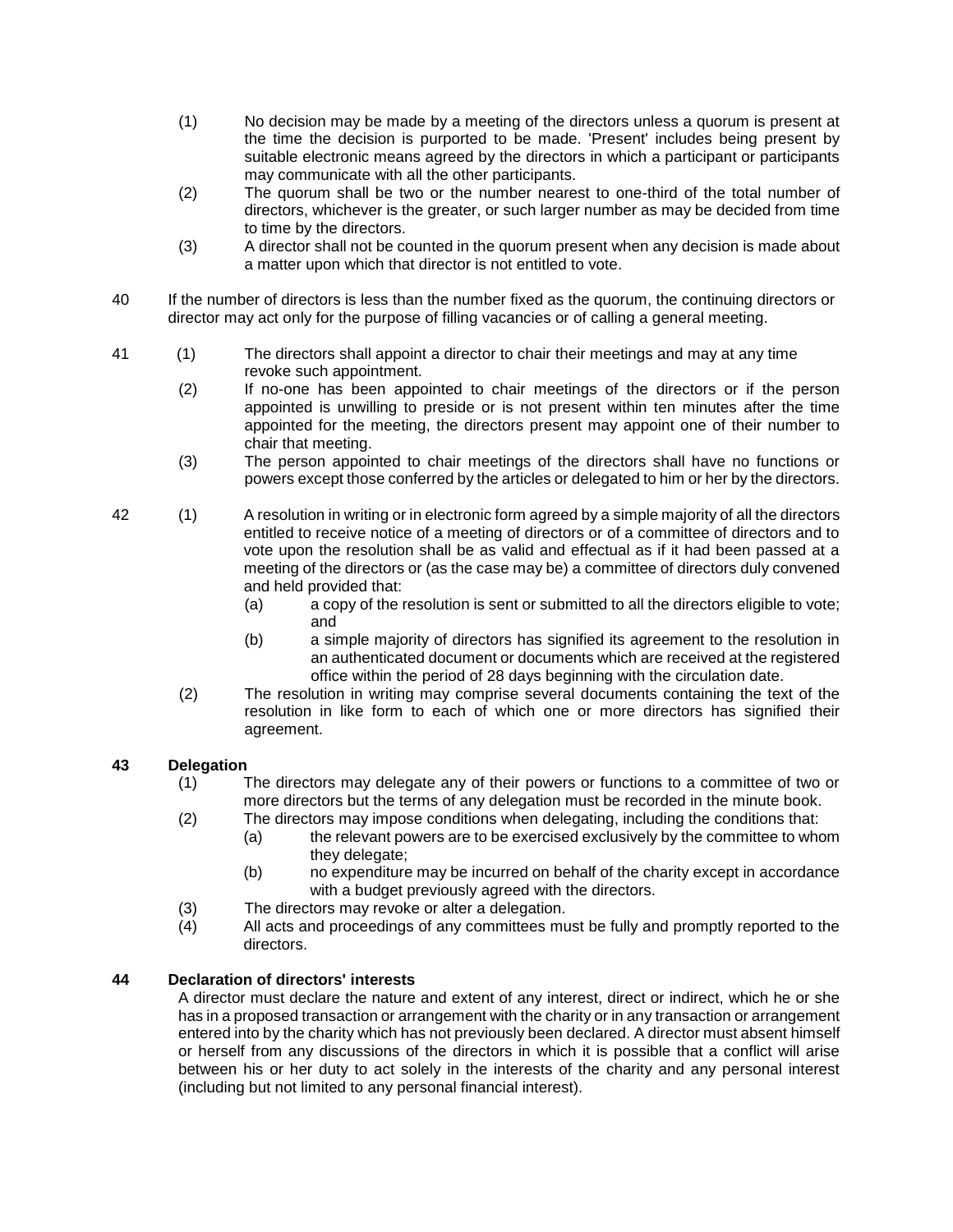# **45 Conflicts of interests**

- (1) If a conflict of interests arises for a director because of a duty of loyalty owed to another organisation or person and the conflict is not authorised by virtue of any other provision in the articles, the unconflicted directors may authorise such a conflict of interests where the following conditions apply:
	- (a) the conflicted director is absent from the part of the meeting at which there is discussion of any arrangement or transaction affecting that other organisation or person;
	- (b) the conflicted director does not vote on any such matter and is not to be counted when considering whether a quorum of directors is present at the meeting; and
	- (c) the unconflicted directors consider it is in the interests of the charity to authorise the conflict of interests in the circumstances applying.
- (2) In this article a conflict of interests arising because of a duty of loyalty owed to another organisation or person only refers to such a conflict which does not involve a direct or indirect benefit of any nature to a director or to a connected person.

## **46 Validity of directors' decisions**

- (1) Subject to article 46(2), all acts done by a meeting of directors, or of a committee of directors, shall be valid notwithstanding the participation in any vote of a director:
	- (a) who was disqualified from holding office;
	- (b) who had previously retired or who had been obliged by the constitution to vacate office;
	- (c) who was not entitled to vote on the matter, whether by reason of a conflict of interests or otherwise;
	- if without:
	- (d) the vote of that director; and
	- (e) that director being counted in the quorum;
	- the decision has been made by a majority of the directors at a quorate meeting.
- (2) Article 46(1) does not permit a director or a connected person to keep any benefit that may be conferred upon him or her by a resolution of the directors or of a committee of directors if, but for article 46(1), the resolution would have been void, or if the director has not complied with article 44.

#### **47 Seal**

If the charity has a seal it must only be used by the authority of the directors or of a committee of directors authorised by the directors. The directors may determine who shall sign any instrument to which the seal is affixed and unless otherwise so determined it shall be signed by a director and by the secretary (if any) or by a second director.

#### **48 Minutes**

The directors must keep minutes of all:

- (1) appointments of officers made by the directors;
- (2) proceedings at meetings of the charity;
- (3) meetings of the directors and committees of directors including:
	- (a) the names of the directors present at the meeting;
	- (b) the decisions made at the meetings; and
	- (c) where appropriate the reasons for the decisions.

#### **49 Accounts**

(1) The directors must prepare for each financial year accounts as required by the Companies Acts. The accounts must be prepared to show a true and fair view and follow accounting standards issued or adopted by the Accounting Standards Board or its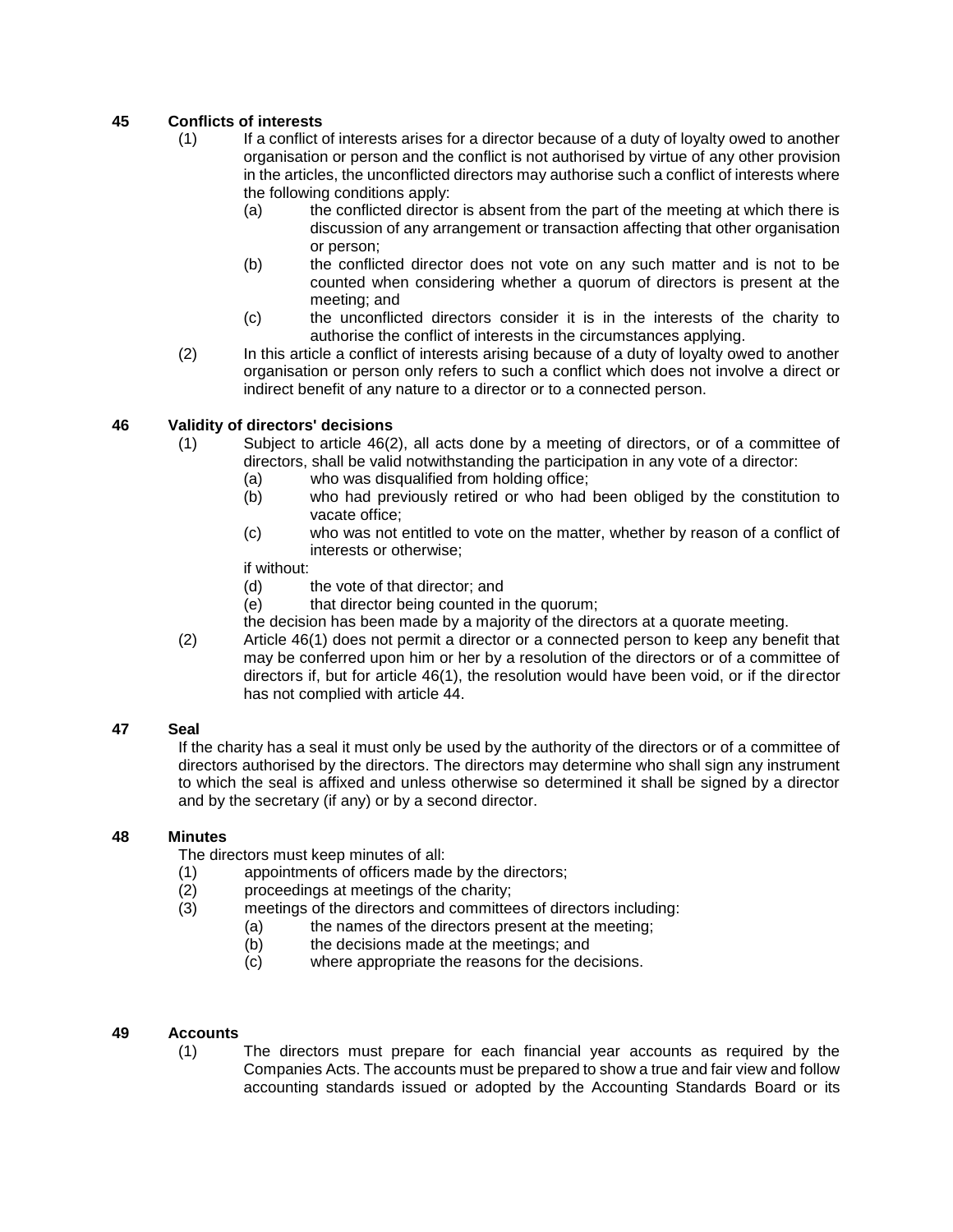successors and adhere to the recommendations of applicable Statements of Recommended Practice.

(2) The directors must keep accounting records as required by the Companies Acts.

#### **50 Annual Report and Return and Register of Charities**

- (1) The directors must comply with the requirements of the Charities Act 1993 with regard to the:
	- (a) transmission of the statements of account to the charity;
	- (b) preparation of an Annual Report and its transmission to the Commission;
	- (c) preparation of an Annual Return and its transmission to the Commission.
- (2) The directors must notify the Commission promptly of any changes to the charity's entry on the Central Register of Charities.

#### **51 Means of communication to be used**

- (1) Subject to the articles, anything sent or supplied by or to the charity under the articles may be sent or supplied in any way in which the Companies Act 2006 provides for documents or information which are authorised or required by any provision of that Act to be sent or supplied by or to the charity.
- (2) Subject to the articles, any notice or document to be sent or supplied to a director in connection with the taking of decisions by directors may also be sent or supplied by the means by which that director has asked to be sent or supplied with such notices or documents for the time being.
- 52 Any notice to be given to or by any person pursuant to the articles:
	- (1) must be in writing; or
	- (2) must be given in electronic form.

53

- (1) The charity may give any notice to a member either:
	- (a) personally; or
	- (b) by sending it by post in a prepaid envelope addressed to the member at his or her address; or
	- (c) by leaving it at the address of the member; or
	- (d) by giving it in electronic form to the member's address.
- (2) A member who does not register an address with the charity or who registers only a postal address that is not within the United Kingdom shall not be entitled to receive any notice from the charity.
- 54 A member present in person at any meeting of the charity shall be deemed to have received notice of the meeting and of the purposes for which it was called.

55

- (1) Proof that an envelope containing a notice was properly addressed, prepaid and posted shall be conclusive evidence that the notice was given.
- (2) Proof that an electronic form of notice was given shall be conclusive where the company can demonstrate that it was properly addressed and sent, in accordance with section 1147 of the Companies Act 2006.
- (3) In accordance with section 1147 of the Companies Act 2006 notice shall be deemed to be given:
	- (a) 48 hours after the envelope containing it was posted; or
	- (b) in the case of an electronic form of communication, 48 hours after it was sent.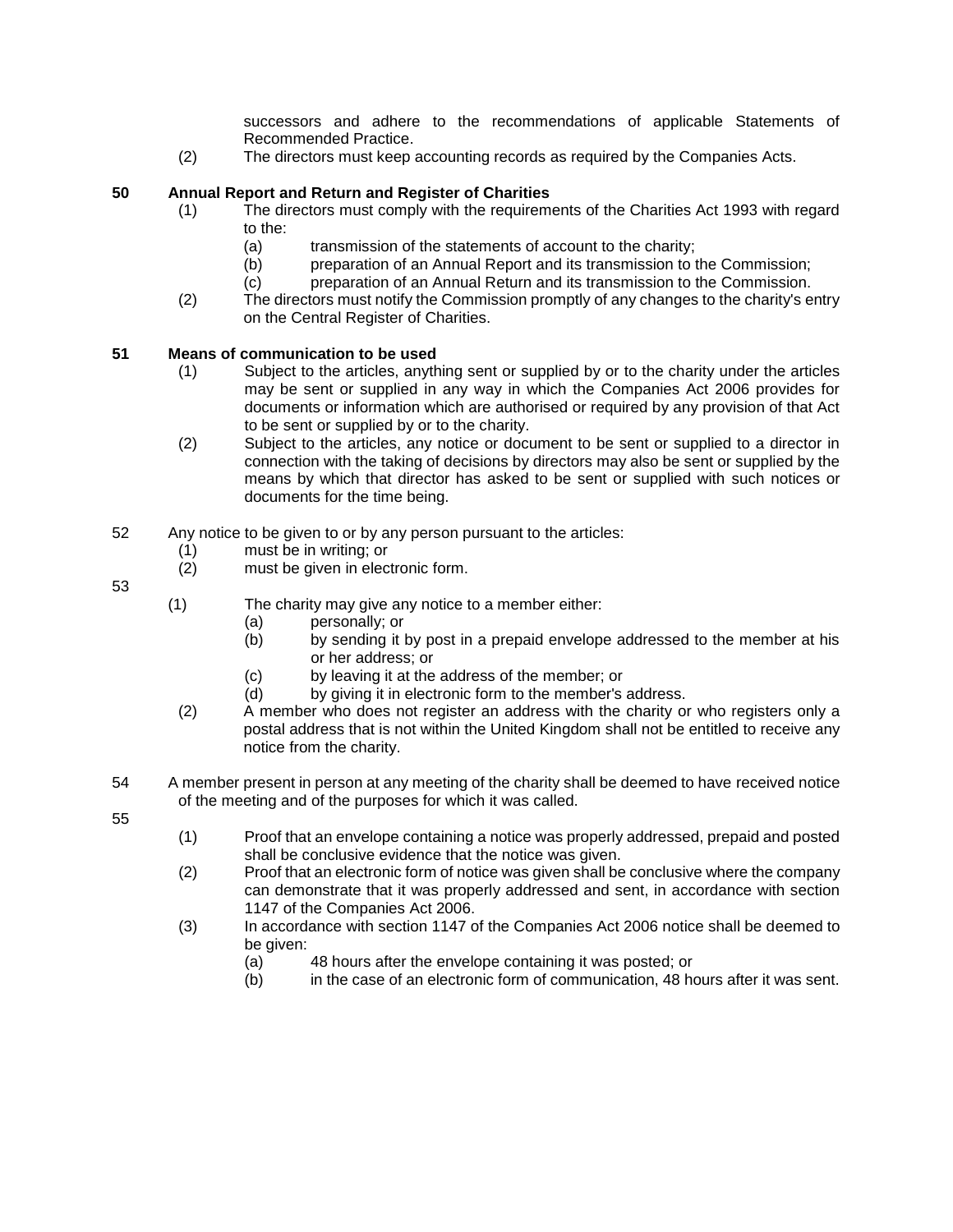#### **56 Indemnity**

- (1) The charity may indemnify a relevant director against any liability incurred by him or her or it in that capacity, to the extent permitted by sections 232 to 234 of the Companies Act 2006.
- (2) In this article a "relevant director" means any director or former director of the charity
- 56A The charity may indemnify an auditor against any liability incurred by him or her or it:
	- (1) in defending proceedings (whether civil or criminal) in which judgment is given in his or her or its favour or he or she or it is acquitted; or
	- (2) in connection with an application under section 1157 of the Companies Act 2006 (power of Court to grant relief in case of honest and reasonable conduct) in which relief is granted to him or her or it by the Court.

#### **57 Rules**

- (1) The directors may from time to time make such reasonable and proper rules or bye laws as they may deem necessary or expedient for the proper conduct and management of the charity.
- (2) The bye laws may regulate the following matters but are not restricted to them:
	- (a) the admission of members of the charity (including the admission of organisations to membership) and the rights and privileges of such members, and the entrance fees, subscriptions and other fees or payments to be made by members;
	- (b) the conduct of members of the charity in relation to one another, and to the charity's employees and volunteers;
	- (c) the setting aside of the whole or any part or parts of the charity's premises at any particular time or times or for any particular purpose or purposes;(d) the procedure at general meetings and meetings of the directors in so far as such procedure is not regulated by the Companies Acts or by the articles;
	- (e) generally, all such matters as are commonly the subject matter of company rules.
- (3) The charity in general meeting has the power to alter, add to or repeal the rules or bye laws.
- (4) The directors must adopt such means as they think sufficient to bring the rules and bye laws to the notice of members of the charity.
- (5) The rules or bye laws shall be binding on all members of the charity. No rule or bye law shall be inconsistent with, or shall affect or repeal anything contained in, the articles.

#### **58 Dissolution**

- (1) The members of the charity may at any time before, and in expectation of, its dissolution resolve that any net assets of the charity after all its debts and liabilities have been paid, or provision has been made for them, shall on or before the dissolution of the charity be applied or transferred in any of the following ways:
	- (a) directly for the Objects; or
	- (b) by transfer to any charity or charities for purposes similar to the Objects; or
	- (c) to any charity or charities for use for particular purposes that fall within the Objects.
- (2) Subject to any such resolution of the members of the charity, the directors of the charity may at any time before and in expectation of its dissolution resolve that any net assets of the charity after all its debts and liabilities have been paid, or provision made for them, shall on or before dissolution of the charity be applied or transferred:
	- (a) directly for the Objects; or
	- (b) by transfer to any charity or charities for purposes similar to the Objects; or
	- (c) to any charity or charities for use for particular purposes that fall within the Objects.